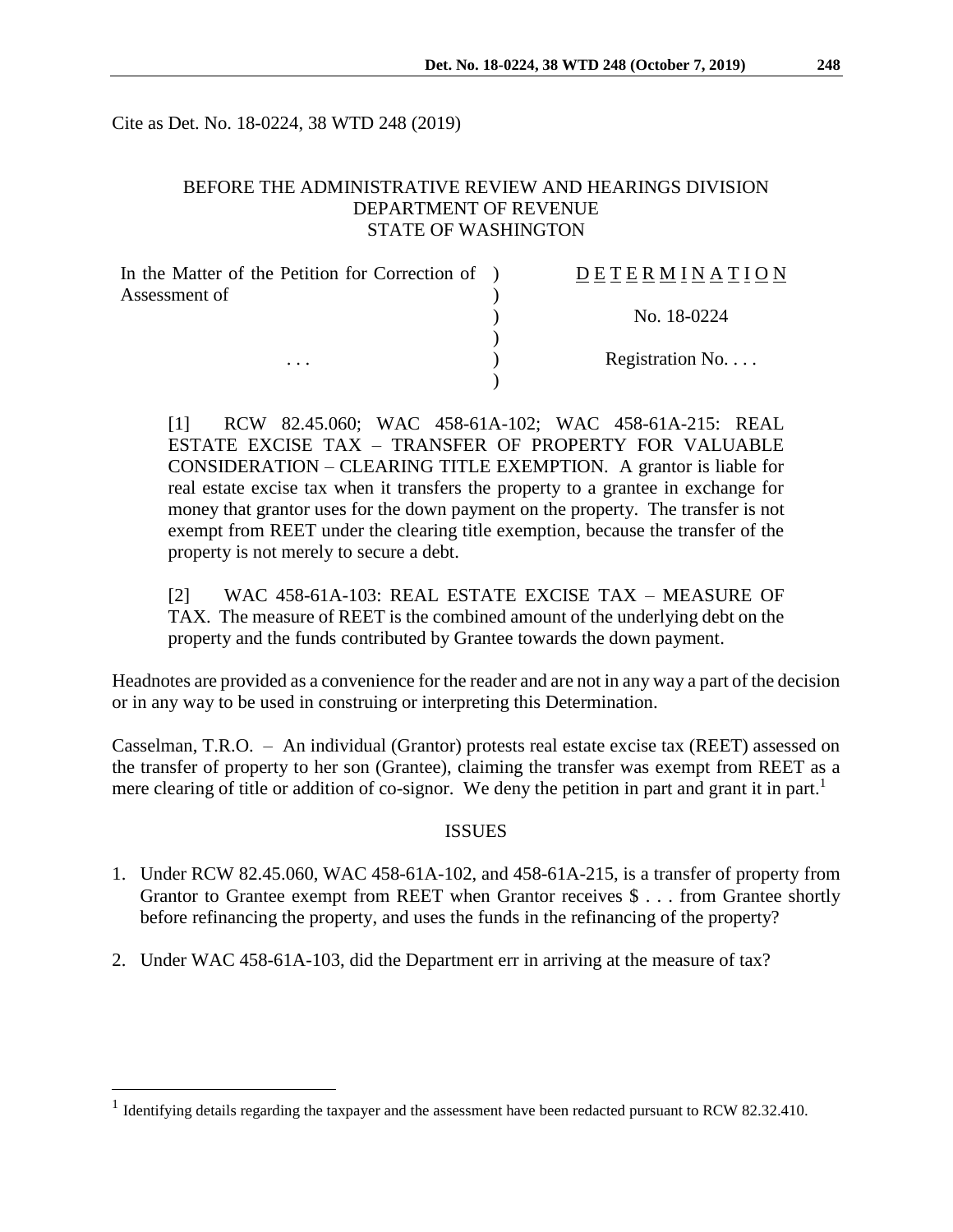### FINDINGS OF FACT

In January 2016, . . . (Grantor) and her partner, . . . [(Partner)], purchased a parcel of land located at . . . Washington . . . . [Partner] agreed to be the general contractor and build a home on the lot. Although Grantor did not intend to co-own the property with [Partner], she needed [Partner] on the deed to qualify for a construction loan.<sup>2</sup> Grantor paid the entire  $\dots$  down payment from a sale of her previous residence, her investments, and her 401K account. Grantor and [Partner] agreed that [Partner] would transfer his interest in the property to Grantor when she was able to secure conventional financing. A deed of trust dated February 4, 2016, and secured by the subject real estate named Grantor and [Partner] as the borrowers.

[Partner] began building in the summer of 2016 and completed the project in May 2017. Grantor used her credit card to pay for the construction expenses, totaling approximately \$ . . . . In January 2017, in anticipation of completion of the project, Grantor began the process of refinancing to obtain a conventional loan.

On April 25, 2017, [Partner] signed a quitclaim deed conveying title in the subject real estate to Grantor. Also on April 25, 2017, Grantor added her son, . . . . (Grantee), to the deed and refinanced the property into a conventional loan totaling  $\$\ldots$ . These two transactions occurred at the same time and as part of the refinance.<sup>3</sup> Grantor and Grantee were named as co-borrowers on the deed of trust dated April 25, 2017. Grantee contributed  $\text{\$} \dots$  to the down payment.<sup>4</sup> As part of the transfer from Grantor to Grantee, Grantor completed a REET Affidavit and indicated the transfer was exempt from REET under WAC 458-61A-215(2)(d), as a mere clearing of title or addition of co-signor. Grantor indicated on the REET Affidavit Narrative that, "Grantor . . . is currently in title and will remain in title and will make all payments on the Refinanced debt. [Grantee] is coming into title for Co-Borrowing purposes only."

Following the April 25, 2017, transfer of property from Grantor to Grantee, the Department of Revenue's Special Programs Division (Special Programs) audited the transfer and asked Grantor to provide documentation substantiating the claimed REET exemption. Grantor responded that she added Grantee to the title for co-signing security purposes only and that Grantee did not make any of the mortgage payments. Grantor also contended that Grantee had not contributed to the down payment related to the refinance. Rather, they had intended that Grantee's funds be used to pay down Grantor's credit card debt and only on the lender's advice, did they include the credit card debt into the refinanced loan amount.

 $\overline{a}$ 

<sup>&</sup>lt;sup>2</sup> Grantor received funds through a "hard money loan." Grantor explained at the hearing that she did not qualify for a conventional construction loan issued by a bank. Instead, she applied for a hard money loan that had higher interest and took less time to close than a traditional loan. A private financing firm, . . . [(Financing Firm)], issued the hard money loan for construction of a home on the lot. [Financing Firm] would not grant the loan unless . . . , a contractor that was responsible for the building the home, was on the deed.

<sup>3</sup> Grantor paid REET of \$ . . . on the first transaction (quitclaim deed transfer from [Partner] to Grantor) and did not pay REET on the second transaction (quitclaim deed transfer from Grantor to Grantee). [The first transaction is not at issue in this determination].

<sup>4</sup> Grantor and Grantee initially agreed that the Grantee would pay \$ . . . towards Grantor's credit card debt. On advice from the lender, Grantor chose to roll her credit card debt into the mortgage and used Grantee's funds to pay for closing costs. The total amount of the down payment as itemized in the loan "Closing Disclosure" on the refinanced loan was \$ . . . . Grantee contributed \$ . . . towards that down payment as evidenced by [Bank] statements provided by Taxpayer.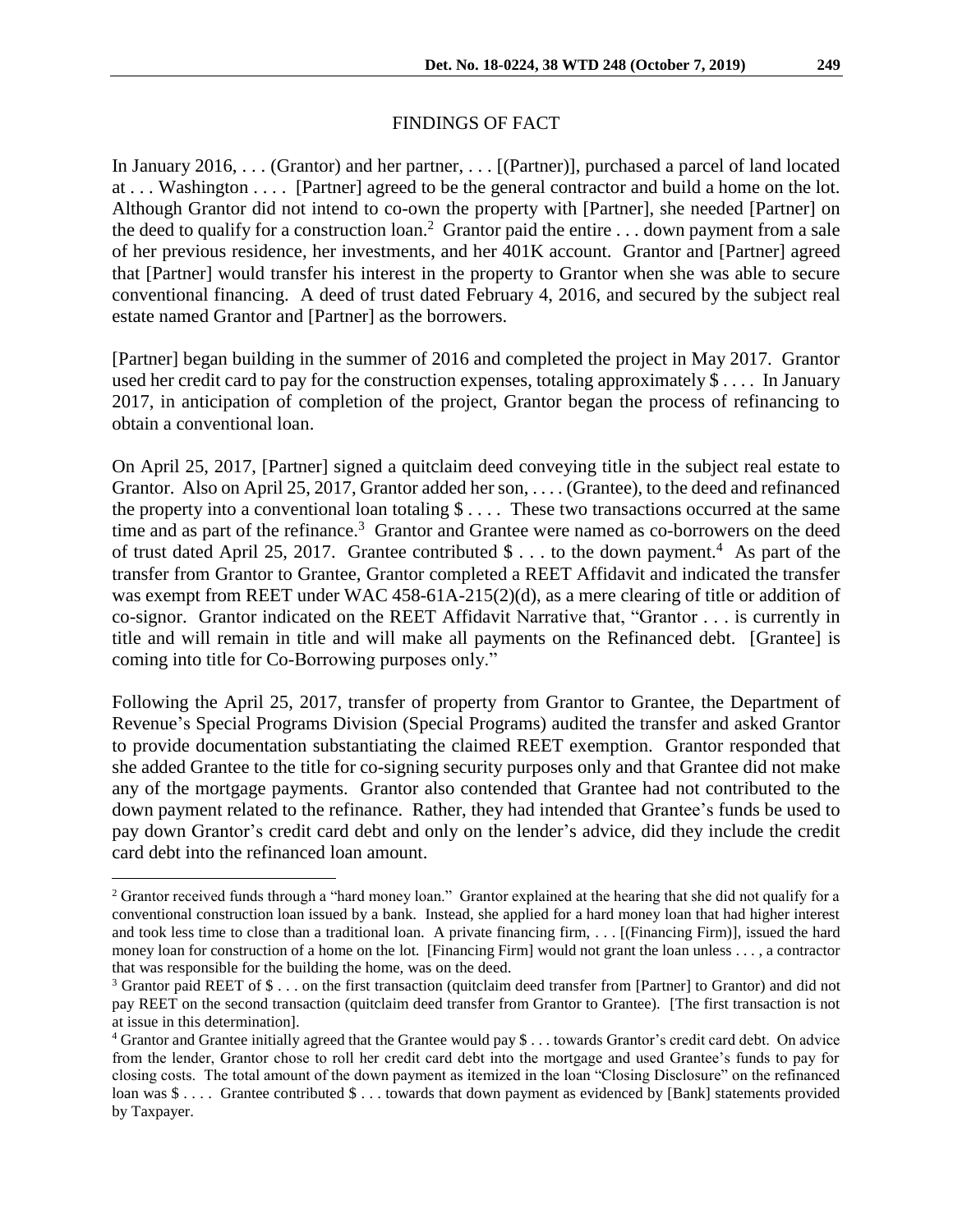At the hearing, Grantor argued that while she recognized she owed money on the transfer, it was unfair that she would have to pay now for an error on the part of the Escrow Company. She explained that had the Escrow Company advised her of the REET obligation at the time of closing on the refinance, she could have had the cost included in her mortgage. At this time, Grantor argues it will be difficult for her to pay the REET and she requests a payment plan. Currently, Grantor, Grantee, and [Partner] all live in the home at the subject property.

Special Programs determined that Grantor had not established the transfer was exempt from REET and on November 17, 2017, issued a REET assessment against Grantor in the amount of \$ . . . . Special Programs arrived at \$ . . . as the measure of tax. Special Programs determined Grantee gave Grantor \$ . . . in cash to pay towards the down payment on the refinanced loan. To that amount, Special Programs added half of the refinanced debt of \$ $\dots$ <sup>5</sup> for a total of \$ $\dots$  Grantor filed a petition for review and asserted the transfer was exempt from REET under WAC 458-61A- $215(2)(d)$ .

# ANALYSIS

Washington imposes REET on "each sale of real property" in this state. RCW 82.45.060. RCW 82.45.010(1) defines "sale" as "any conveyance, grant, assignment, quitclaim, or transfer of the ownership of or title to real property . . . for a valuable consideration . . . ." For purposes of REET, the term "consideration" includes the following:

Money or anything of value, either tangible or intangible, paid or delivered, or contracted to be paid or delivered, including performance of services, in return for the transfer of real property. The term includes the amount of any lien, mortgage, contract indebtedness, or other encumbrance, given to secure the purchase price, or any part thereof, or remaining unpaid on the property at the time of sale. . . .

WAC 458-61A-102(2); *see also* RCW 82.45.030(3).

 $\overline{a}$ 

# **1. The transfer of property from Grantor to Grantee is not exempt from REET.**

A transfer is exempt from REET under the clearing title exemption, when a mortgage or other transfer of an interest in real property is merely to secure a debt. RCW 82.45.010(3)(i). The rule that administers this statute provides:

The real estate excise tax does not apply to quitclaim deeds given for the sole purpose of clearing title if no consideration passes otherwise. This rule does not apply to deeds executed for the purpose of adding persons to title, except in cases of persons added to title for co-signing security purposes only.

WAC 458-61A-215(1) (emphasis added). WAC 458-61A-215(1) makes clear that the clearing title exemption does not apply if any consideration passes.

<sup>5</sup> Special Programs determined the refinanced debt totaled \$ . . . . The loan Closing Disclosure states the total mortgage as \$ . . . .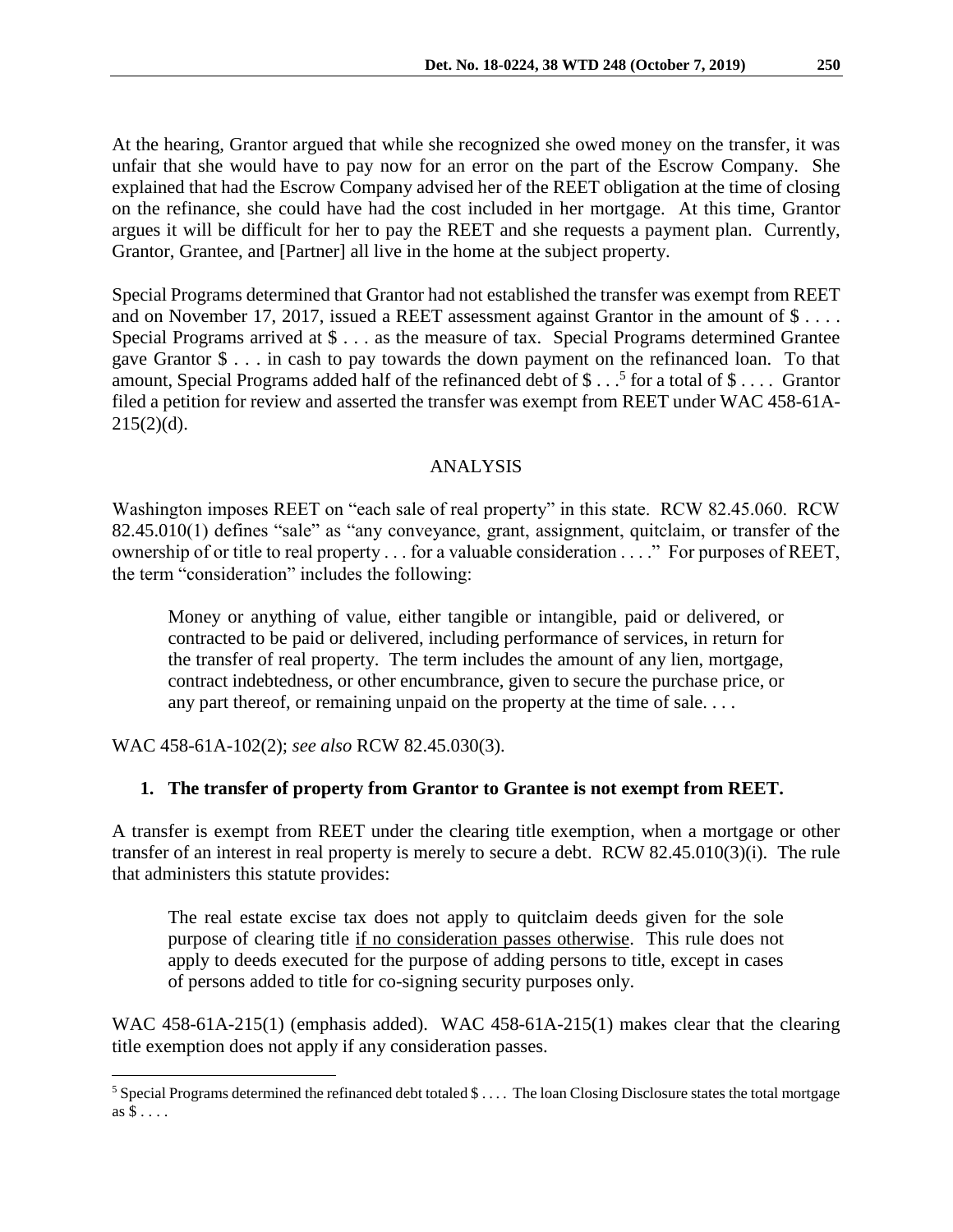(d) Joseph owns a residence and goes to a bank to refinance. His credit is not good enough to obtain the new loan in his name only, but he can qualify if he obtains a co-signor/co-borrower. Joseph's parents agree to co-sign the loan. The bank requests that the parents also go on title with Joseph, and he quitclaims a half interest to his parents. Although the deed may be phrased as a gift to his parents, the deed acts as a security interest for his parents in the event Joseph defaults. The addition of Joseph's parents to the title is exempt under this rule, provided Joseph makes all the mortgage payments, *and Joseph receives no consideration from his parents for the transfer*.

### WAC 458-61A-215(2)(d) (emphasis added).

The facts in the example above are different from the facts presented by Grantor in this case. Grantor has not shown that she received no consideration from Grantee for the transfer. Grantor received \$ . . . from Grantee one month prior to closing on the refinancing of the property. Grantor used Grantee's funds to pay off construction debt that was included in the new mortgage on which both Grantor and Grantee are listed as borrowers. We recognize that Grantor intended to add Grantee to the title to secure a refinanced loan. While Grantor indicated that she alone would make all payments on the refinanced debt, she nevertheless used Grantee's funds in the closing of the refinanced mortgage. This action of accepting money and using it for purposes of paying down the closing costs (down payment) constitutes receiving consideration and triggers a REET obligation. WAC 458-61A-102(2); *see also* RCW 82.45.030(3). Grantor's transfer in the property to Grantee constituted a sale, as defined by RCW 82.45.010, subject to REET under RCW 82.45.060.

# **2. The correct measure of REET is the combined amount of the underlying debt on the property and the funds contributed by Grantee towards the down payment.**

In determining the proper amount of tax in real estate transfers where the grantee relieves the grantor from an underlying debt, WAC 458-61A-103(1) provides:

The real estate excise tax applies to transfers of real property when the grantee relieves the grantor from an underlying debt on the property or makes payments on the grantor's debt. *The measure of the tax is the combined amount of the underlying debt on the property and any other consideration*.

WAC 458-61A-103(1) (emphasis added).

Here, because the Grantor and Grantee are named on the deed as co-borrowers and owners of the property, the measure of tax is half of the underlying debt  $(\$\dots)$  combined with the consideration